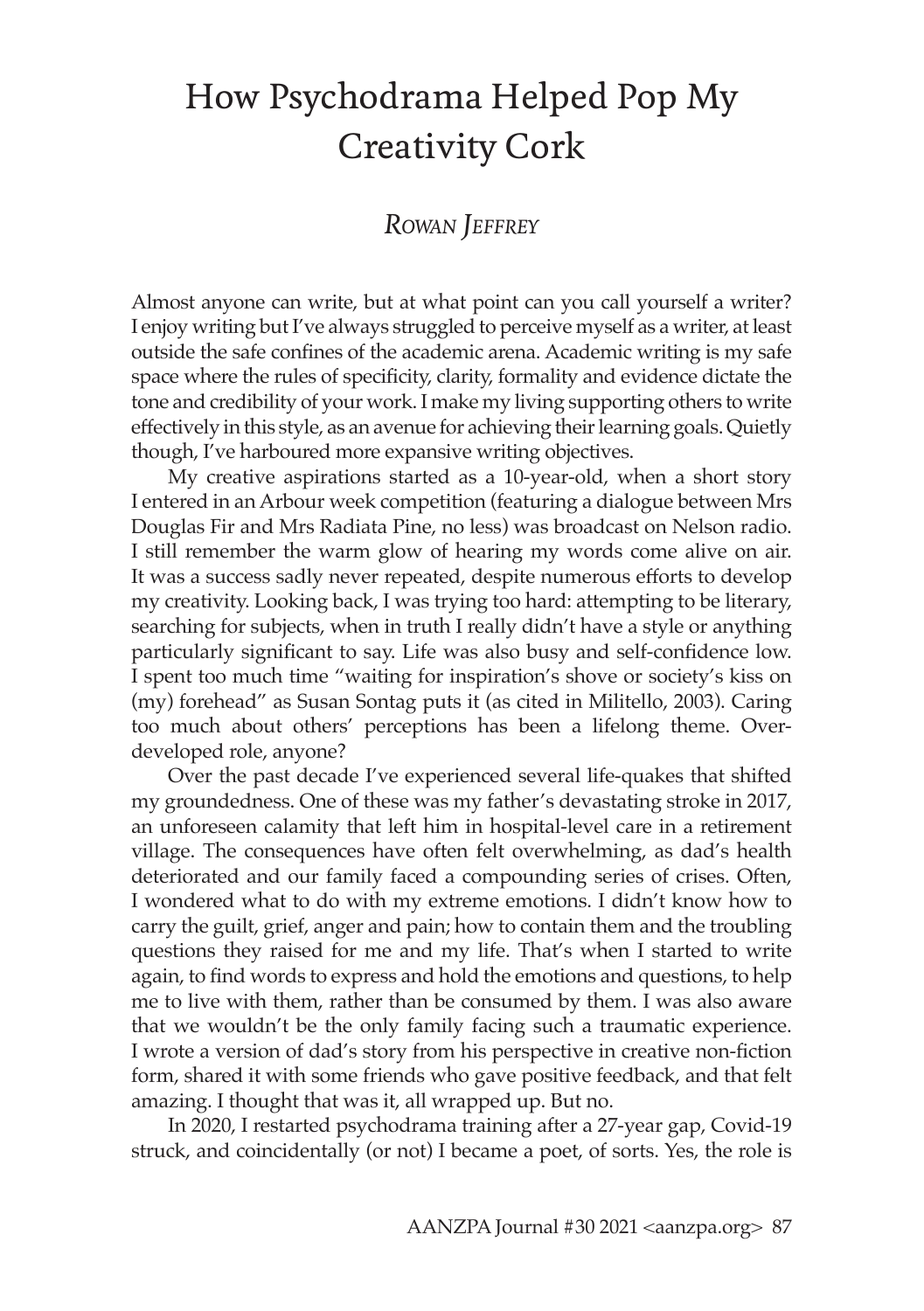still emerging, and I struggle to claim it. Nevertheless, as lockdown progressed, I wrote and wrote and wrote. The condensed form of poetry seemed achievable, even with my fulltime work and parenting. And I haven't stopped, though the output varies according to my commitments and level of emotional agitation. It's not all good writing  $-$  I have a large trash can — but enough of it meets my standards to make me smile. When I get the writing urge, the process of finding the "right" words feels gnawingly obsessive, then wonderfully therapeutic when it works.

So why do I claim that psychodrama popped my creative cork? Because, on reflection, I consider my poems mini-psychodramas in which I create vignettes, direct scenes, engage in dialogue, soliloquys, role reversals and role training, as I attempt to make sense of my turbulent social universe.

#### Taking a director role

Through poetry, I explore significant moments by creating scenes with dialogue, depth and role reversal. Often, they explore my changing family atom, within a sociodramatic medical context. In *D-word* I explore my parents' current situation, we say things we sometimes haven't said, and maximise their expression to convey the emotional force of the experience.

#### D-word

My 90-year-old dad asks why his parents haven't visited. They passed away long ago, says mum. His expression is puzzled, then outraged. Why was I never told?

It's a stage of dementia, says the nurse and mum's face scrunches. That's the first time they've mentioned the d-word she says later. No mum, remember the doctor did briefly that day you cried?

It's the sneaky way this d-word arrived that's perplexed her. It's not the kind of word that should just drop in. Who made that diagnosis? When? Wouldn't a wife be told? Have things explained —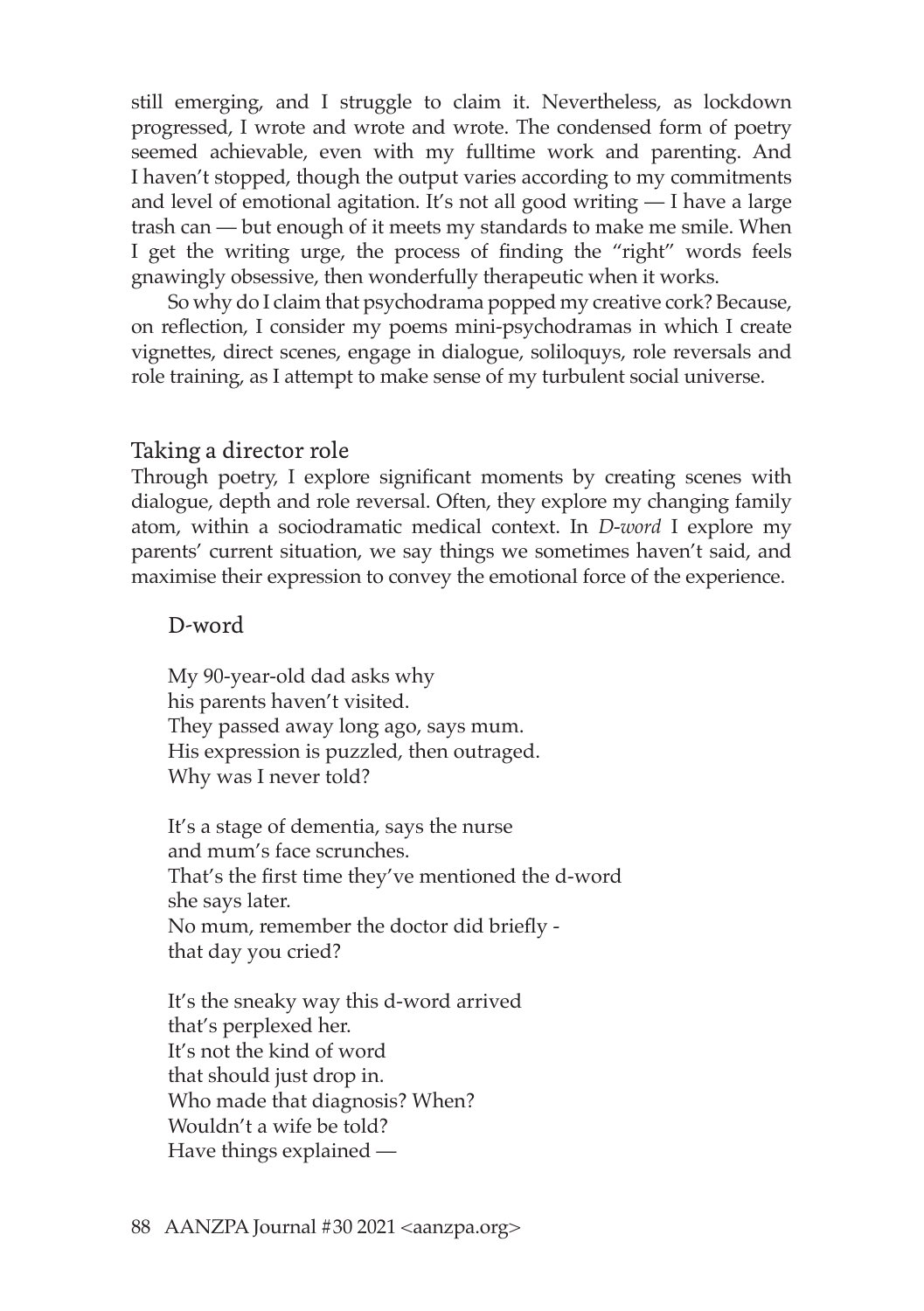what to expect? how to cope?

After all it's not a word she's too frail to carry having trudged the perilous path of caring for four long years. The day-to-day fray of it carves at her as slow rivulets of decline strip away conversation, empathy, interest in people, activities, and in her.

Yet he calls and calls her name, desperate to keep her in view. I'm in the toilet, she snaps. Is this the day everyone leaves me? he whispers.

We speak of being prepared for the other d-word, death. It's okay, she says, I've already grieved. It's not death that scares me.

None of us ever expected to be in this situation, yet here we are, now year after year, facing the unthinkable and surviving. Is that not what psychodrama teaches us?

## Auxiliary role and role reversal

By doing the work of writing, I believe I have become a more useful life auxiliary for family members, especially my parents. The act of role reversal is one of recognition and relationship: I role reverse with you in order to *see as you*, *feel as you*, *empathise with you.* In *Complaint*, when I role reverse with my father, who has so little autonomy, I'm mirroring his anger back to him, and doubling him by affirming his absolute right to say the unpalatable and refuse to accept the intolerable. Containing my emotional response to his despondency through poetry frees me to fully engage in our face-to-face interactions; to listen to him, respond fully, and hold him even as he sobs or rages... though I still sob with him.

## Complaint

Death you've come too late I'm long past my best.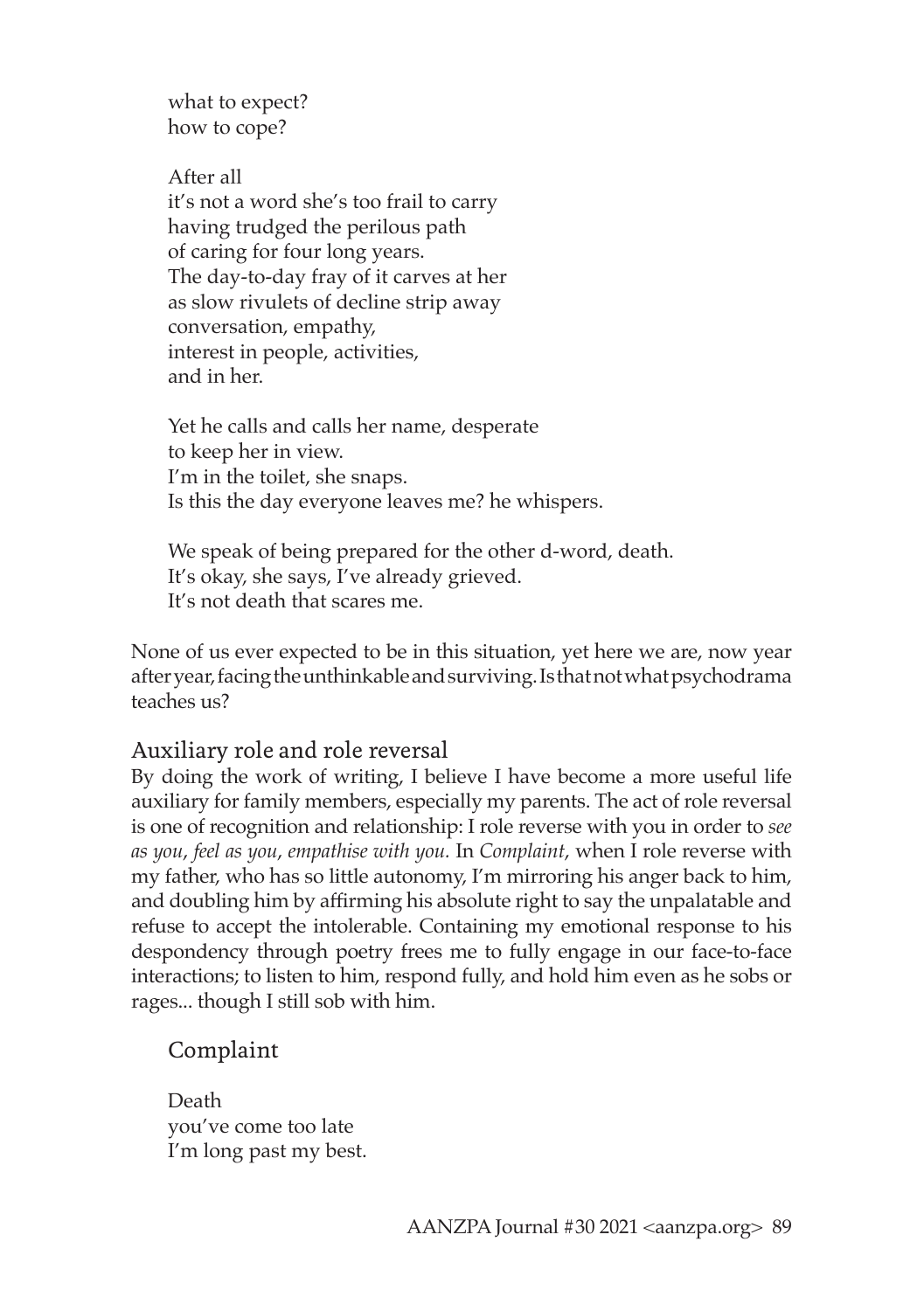You could have had me by the feet in a fast-flowing river high on a mountain trail that time I stumbled caught my pack on a rock struggled to be free.

That would have been an adventurous death.

Or the time I painted the roof aged 84: a simple slip would have done it then. Or you could have had me on the road outside Wellington railway station when a car's bolshie horn made me hit the tarmac.

I could have coped with an accidental demise.

But no, you messed up and I've paid the price. Now you owe me Death.

My stoic mother tends to understate and avoid situations and emotions that are too stressful and confronting. She used the phrase "perfect afternoon" and described the experience below in such a light way that it felt like a stomach punch. I started writing this poem the moment the phone hit the table.

### Perfect afternoon

On the perfect afternoon you returned to me I looked into your face and your old eyes looked right back at me. And for two unseasonable sunlit hours we re-lifted our unfinished book taking turns to select and read from its most worn pages. Your face was soft again with pleasure and I bathed in waves of wonder at the small familiar.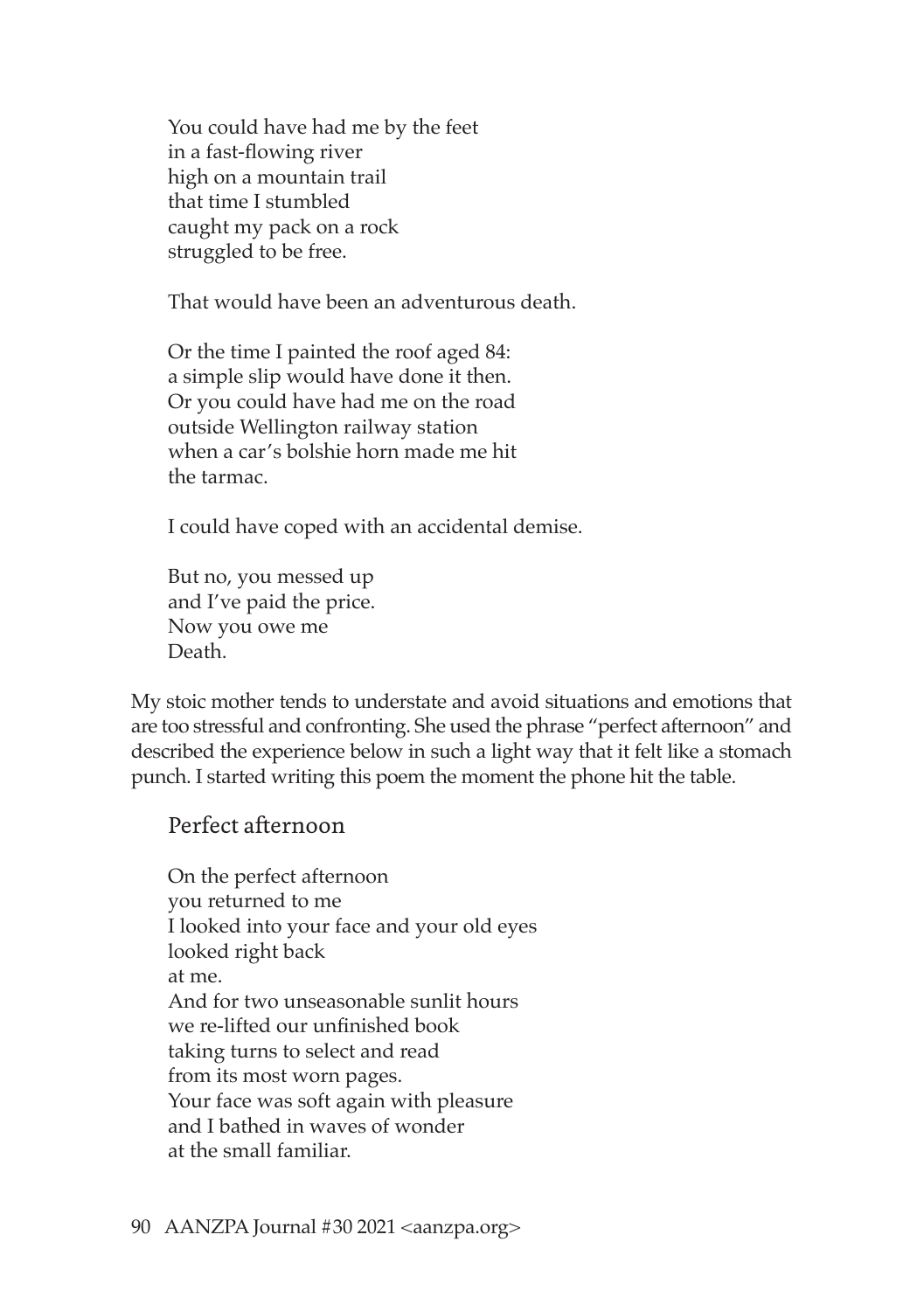Breath flowed freely in and out of our chests and our shoulders dropped into soft companionability.

On the perfect afternoon our locked eyes stretched to shatter-point as they wheeled you away from me, left gasping rocking back, forward, back, forward punishing my pillow for the knowledge of you still in there somewhere while darkening sky enveloped me and my shoulders ached to know will we ever meet again?

Nobody tells the full story of dementia and its many-faceted cruelties. By reversing roles with my mum, I pay full attention to her everyday pain. She is the one experiencing the cruel loss of a 60-year relationship and she needs my support. My compassion and pain are written into every line and for now that gives me strength.

## Role training

My re-immersion in psychodrama is helping me to accept, even celebrate, the joy in writing and to care much less about outsiders' views or assessments. The act of writing is developing my role of confident (and shameless) selfexpressor and helping me to find and trust my own voice.

Lost and found

Strange phrase finding your voice. As if you were combing the shore for beautiful shells and came upon it nestled in the knots of an old piece of driftwood dribbled with glints of sand and the broken claws of a crab. And you thought what's this rusty old thing discarded and disowned?